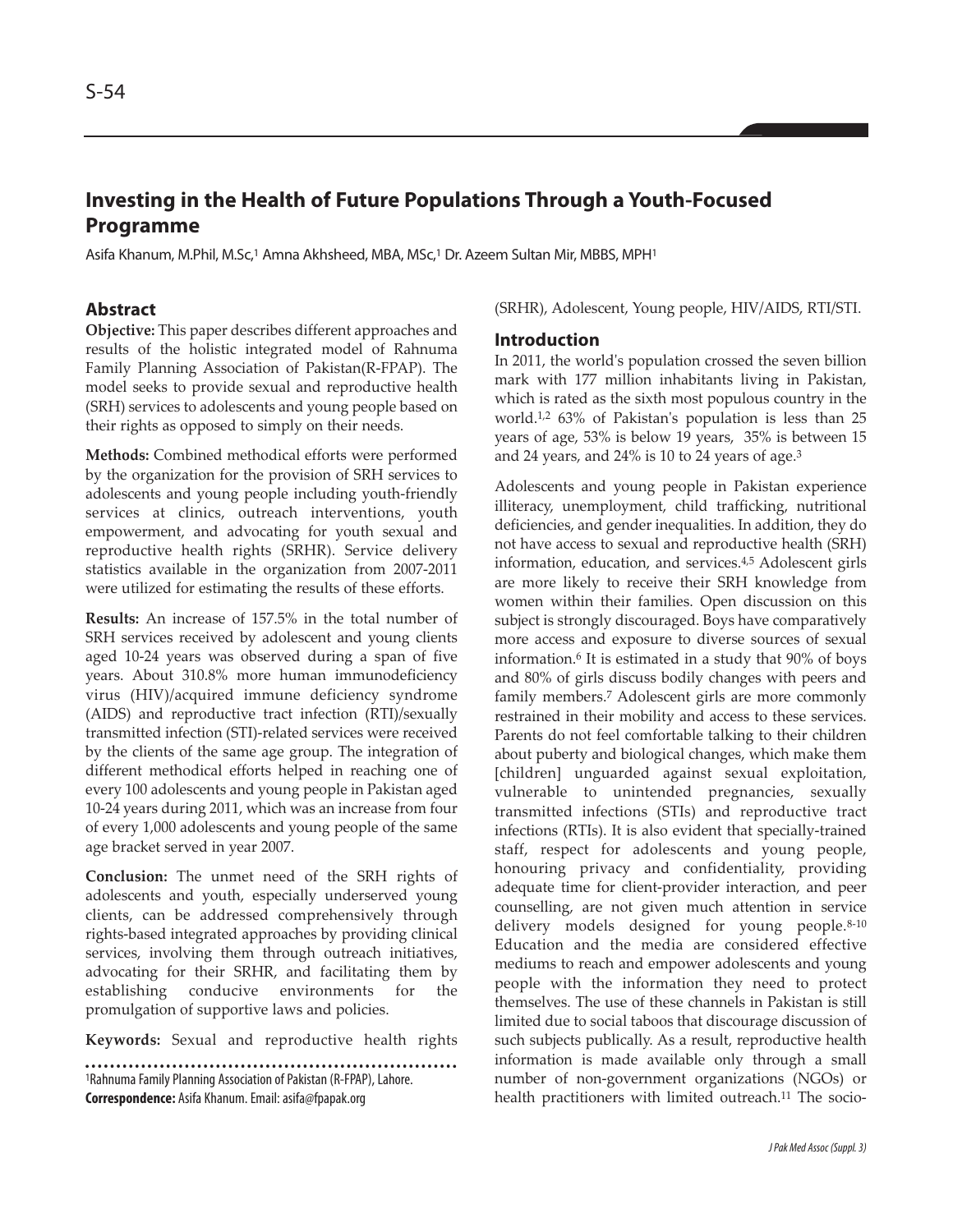cultural impediments and traditional and religious taboos drive adolescents to secretly contact equally unaware peers and fake healers who, in most cases, provide poor information and services.12,13

The Rahnuma Family Planning Association of Pakistan (R-FPAP)<sup>i</sup> has a history of working for and with adolescents and youths based upon the International Planned Parenthood Federation's (IPPF) policy on creating a 'safe environment for young people'<sup>14</sup> and its own policy, 'empowerment and protection of children and young people'. The organization's adolescent and youth focus evolved over decades in terms of content, scope, quality, and outreach. Youth Involvement through project-specific interventions in the organization was initiated in 1972 with the realization that physiological and emotional changes taking place during adolescence, a lack of communication with parents on sexuality, and the absence of authoritative information on SRHR, expose adolescents and young people to erroneous sources of information and unsafe sexual practices. They are therefore vulnerable to greater risks of infections, disorders, and different types of abuses. The organization introduced youth-friendly services, gendersensitive healthcare facilities, outreach interventions, youth empowerment initiatives, and advocacy efforts through concrete and proactive efforts to augment adolescent knowledge of SRHR and increase their access to skilled healthcare providers.

Research has proven that young people are more likely to seek services from healthcare providers they feel they can trust and who respects their privacy. However, due to traditional customs and cultural norms, a lack of youthfocused services continues to create barriers for young people around the world in seeking SRH services.<sup>15</sup> Rahnuma-FPAP has stimulated, cultivated, and educated young people by creating a conducive environment which enables them to become young advocates and leaders in their communities to contribute to community

welfare and to act as points of referral to R-FPAP's healthcare facilities. Likewise, communities are taken into confidence regarding activities with young people by holding orientations/dialogues with parents, teachers, and political leaders.

The purpose of this study is to present a pattern of utilization of SRH and HIV/AIDS and STI/RTI services at R-FPAP service delivery points from 2007 to 2011 as a result of the integrated approach adopted by the organization for increasing the provision of SRH services to adolescents and young people.

#### **Methodology**

This is a descriptive study relying on two sets of information, the number of services provided to adolescents and young people and the interventions introduced by the organization. Data on total numbers of services provided by the R-FPAP to adolescents and young people aged 10-24 years from 2007-2011, was retrieved from the organization's annual service statistics. The following interventions were simultaneously adopted by the organization to support adolescents and youth in attaining information about SRHR and HIV/AIDS and RTI/STI, to access the desired treatment and referral services and to obtain skillbuilding and leadership opportunities (Figure-1).

## **Youth-friendly service delivery at clinics**

According to IPPF, youth-friendly service delivery is about providing health services based on a comprehensive understanding of what young people in any given society or community want and need. It is also based on an understanding of, and respect for, the realities of young people's diversity and sexual rights.<sup>16</sup>

Following the same description, youth-friendly services at R-FPAP clinics necessitate the provision of integrated packages of SRH services. These include SRH counselling, contraceptive counselling, product provision (including emergency contraception), STI/RTI and HIV/AIDS prevention, testing and counselling services, pre-natal and post-partum services, sexual abuse counselling, relationship counselling, and safe motherhood services.

Adolescent and youth-friendly SRH services are offered to all young clients without discrimination irrespective of their age, gender, or marital status. They are offered at convenient timings for young people and are either free-ofcharge or offered at an affordable cost. Accurate information is provided to young people in a nonjudgmental environment with guaranteed confidentiality

i: Rehnuma-FPAP was established in 1953 and is the largest NGO in Pakistan working for sexual and reproductive health rights (SRHR) and is an affiliate of the International Planned Parenthood Federation (IPPF). The organization is working with a vision to lead a rights-based movement using the International Conference on Population and Development (ICPD) holistic development paradigm which strengthens family wellbeing, enables women empowerment, supports youth, and protects children. The organization is committed to: i) promoting family planning (FP) and SRH as a basic human right, ii) providing sustainable and quality SRH and FP services to men, women, and youth, in partnership with the government, NGOs, and civil society, and iii) improving the quality of the poor and marginalized segments of society. Rehnuma-FPAP has been serving the nation through its diverse community support programmes based on the five-As agenda. These 5As include the provision of services in terms of access, advocacy, abortion, HIV/AIDs, and adolescents.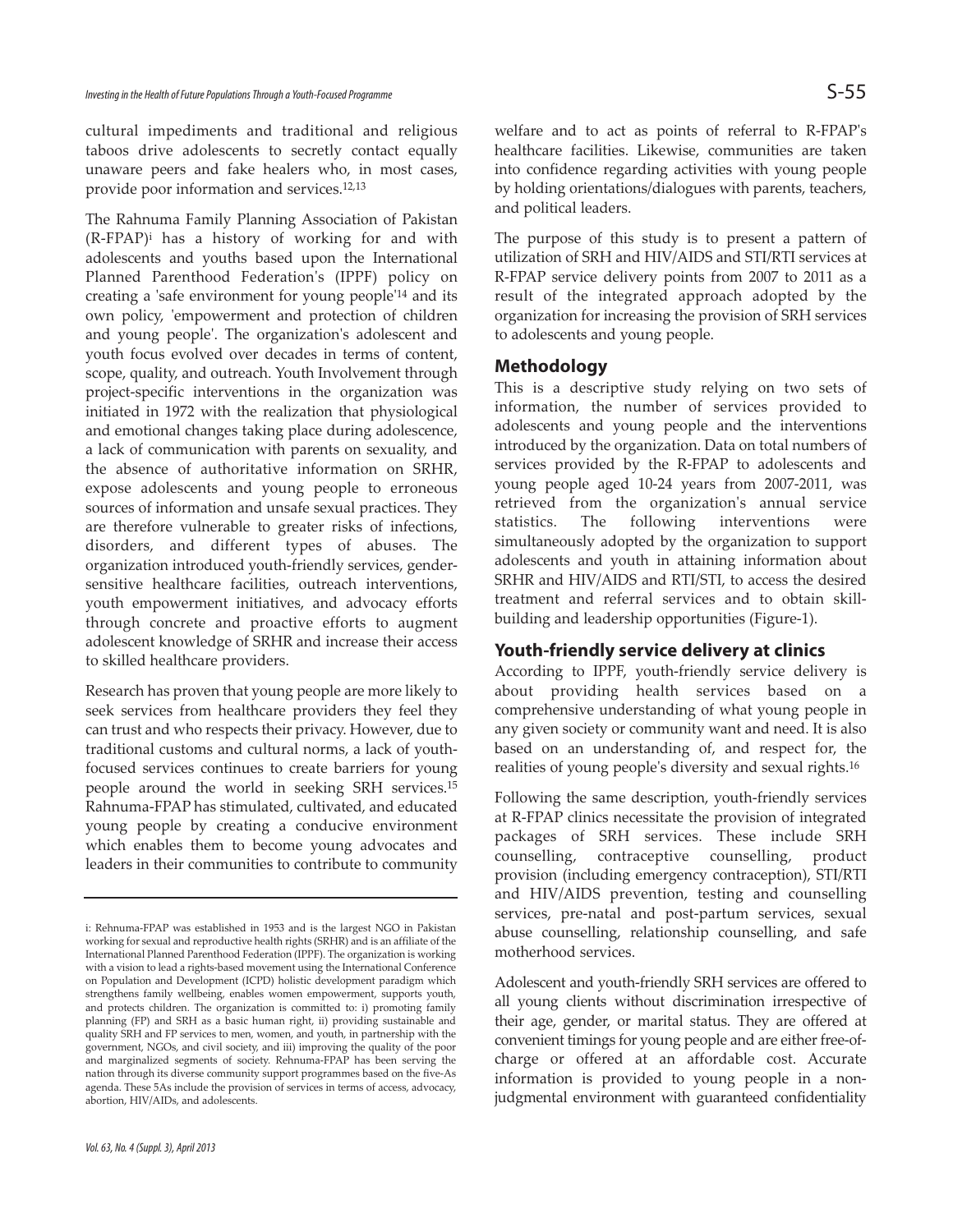and privacy. Service providers have been oriented to dealing with young people, particularly with reference to privacy and confidentiality in order to make them feel welcome, safe, secure, comfortable, and facilitated. The organization has six cancroids for youth-friendly services in its six family health hospitals, each in Islamabad, Lahore, Gilgit-Baltistan (GB), Karachi, Peshawar, and Quetta.

## **Outreach to young people: Youth resource centres**

Rahnuma-FPAP is operating 36 male and 16 female youth resource centres (YRCs) to provide young people with an opportunity to express themselves independently of their elders and be involved in activities ranging from learning to recreation. These YRCs are managed by youth themselves with community support, which gives them the freedom to organize different events such as debate competitions and celebrating international days. The YRCs provide sufficient space to discuss SRH rights, community issues, and topics of common interest. These YRCs are outfitted with books, computers, and indoor games for attracting youth.

## **Outreach to young people: Youth helpline**

Six youth helplines with toll-free numbers have been established in Lahore, Karachi, Quetta, Peshawar, Islamabad and GB. These helplines are adequately equipped to provide counselling on SRHR-related matters, HIV/AIDS, domestic abuse, and gender-based violence to both male and female adolescents and youths, in a confidential manner. Qualified male and female psychologists are hired as youth counsellors who offer online and face-to-face counselling and make referrals from 9.00am to 5.00pm five days a week. The data about numbers of calls, duration of discussion, and topics of counselling services, is maintained on a daily basis by counsellors.

## **Outreach to young people: Comprehensive sexuality education through peer educators**

Comprehensive sexuality education (CSE)<sup>ii</sup> is essential for young people to access information and education about sexuality and the knowledge and skills necessary to enjoy life in a healthy and positive way. Rahnuma-FPAP advocates age-specific CSE with relevant ministries to include it in school and college curriculums so that information on puberty, reproductive processes, adolescent issues, health and hygiene, HIV/AIDS and

STI/RTI, sexual abuse, violence, SRHR, and relationships can be provided. The important outcome of this approach is that adolescents and young people access accurate information on SRHR. While R-FPAP continues to advocate for the provision of this information and education on a mass level through public institutions, it is simultaneously providing the same through its peer educators at YRCs. Rahnuma-FPAP has developed a comprehensive framework for CSE in Pakistan for inschool and out-of-school adolescents and young people.

## **Empowering young people: National youth network**

A national youth network (NYN) has been established to empower young volunteers to advocate adolescent and young people's SRHR and concerns that need to be addressed by policymakers. Members of the NYN are democratically elected from all over the country under the NYN constitution, which guides its functioning. In addition, 20% confirmed youth participation in the organization's governance structure paves the way for their learning and meaningful involvement in policy and decision making processes. In recent years, NYN along with other R-FPAP coalition partners have strongly raised collective voice for young people's SRH rights and demand for specific SRH programs at national and provincial level.

## **Advocating for youth sexual and reproductive health rights**

Linkages are developed and strengthened over a period of time to provide a conducive environment to NYN and other youth volunteers to advocate for young people's SRHR. These include linkages with government ministries, partnerships with international donors, and networking with like-minded civil society actors. Provincial-level alliances have been established with partner organizations as well. These alliances advocate for youth-friendly SRH services, CSE, and ending early/child marriages. They pursue and push federal and provincial governments for the inclusion of the SRH of adolescents and young people in different policies and programmes.

## **Results**

Standardized mapping by accumulating different kinds of services was done to facilitate an understanding of the overall patterns of SRH services in a simplistic manner (Table-1).

The involvement and focus on adolescents and youth through integrated approaches resulted in 157.5%

ii: Sexuality education refers to specific technical information, facts, and issues aimed at creating awareness and knowledge about various aspects of sexuality and SRH.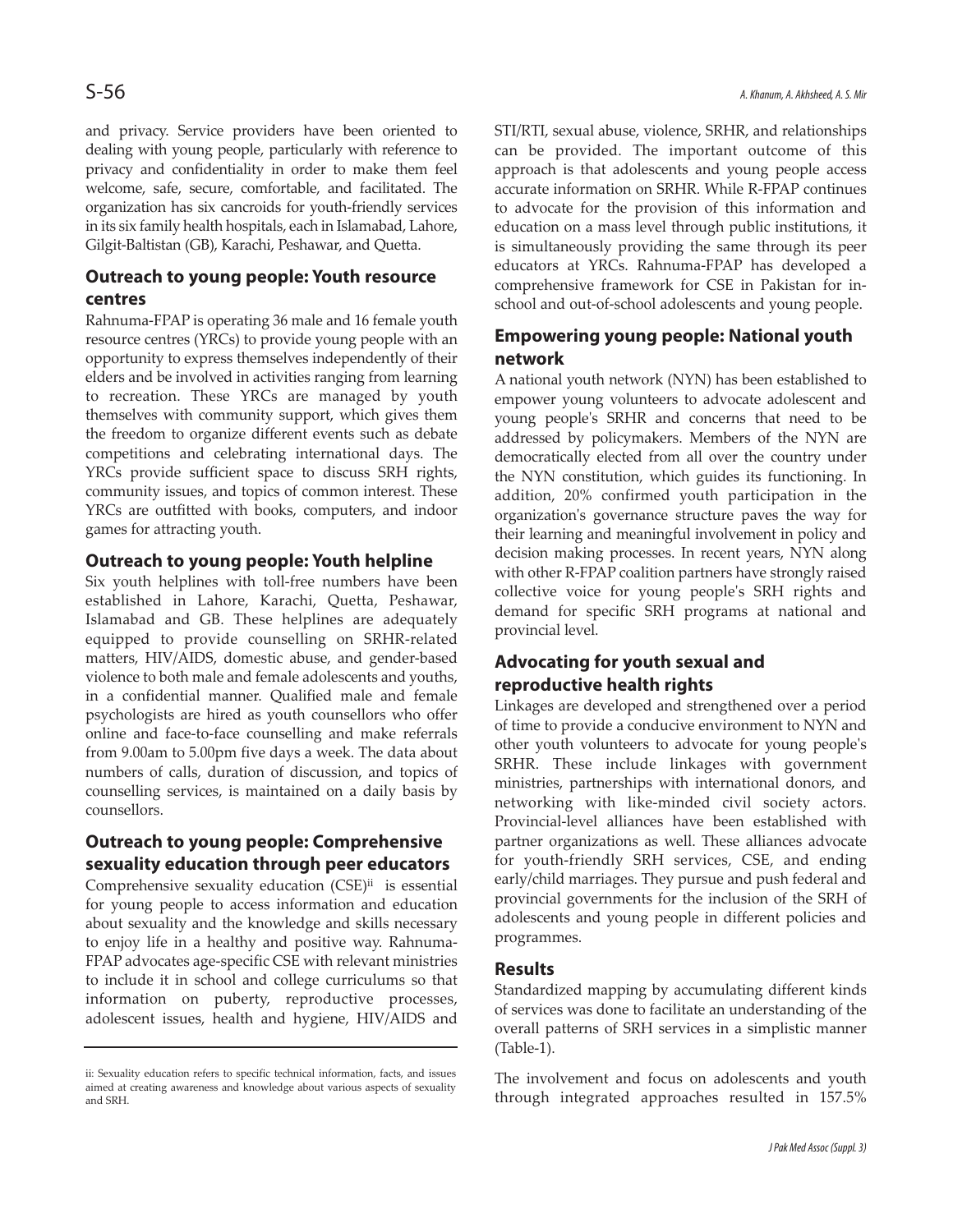

**Figure-1:** Channels of facilitation, different facilitating approaches and outcome in three different boxes explains the flow.



**Figure-2:** Increasing trend of different types of services disbursed to adolescents and youth aged 10-24 in 2007-2011.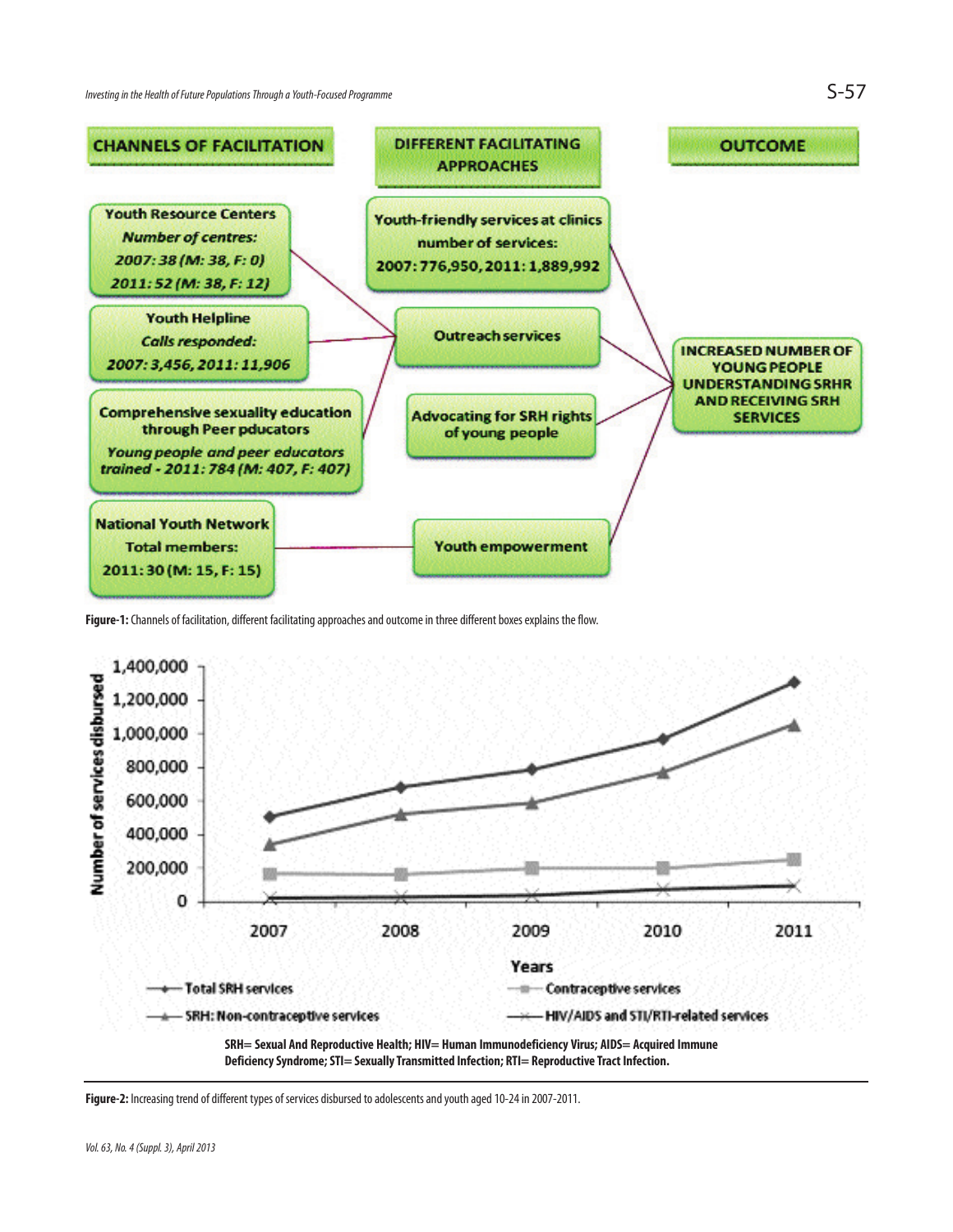| Categories of services                | Details of mapped services                                                                                                  |
|---------------------------------------|-----------------------------------------------------------------------------------------------------------------------------|
|                                       |                                                                                                                             |
| Total SRH services                    | Contraceptive services, SRH non-contraceptive services                                                                      |
| Total contraceptive services          | All contraceptive methods, contraceptive counselling                                                                        |
| Total SRH: Non-contraceptive services | Services related to gynaecological, obstetrics, infertility, other specialized counseling, SRH medical, and all paediatrics |
| HIV/AIDS and STI/RTI-related services | Lab tests, post-test counselling, prevention counselling                                                                    |
|                                       |                                                                                                                             |

Table-1: Standardized mapping for understanding overall patterns of SRH service.

SRH= Sexual and Reproductive Health; HIV= Human Immunodeficiency Virus; AIDS= Acquired Immune Deficiency Syndrome; STI= Sexually Transmitted Infection; RTI= Reproductive Tract Infection.

Table-2: Total number of SRH services disbursed to adolescent and young people of age 10-24 years in 2007-2011.

| <b>Categories of Services</b>         | Number of interactive SRH services disbursed |         |         |         | Percentage change in services disbursed |           |           |           |           |           |
|---------------------------------------|----------------------------------------------|---------|---------|---------|-----------------------------------------|-----------|-----------|-----------|-----------|-----------|
|                                       | 2007                                         | 2008    | 2009    | 2010    | 2011                                    | 2007-2008 | 2008-2009 | 2009-2010 | 2010-2011 | 2007-2011 |
|                                       |                                              |         |         |         |                                         |           |           |           |           |           |
| i. Contraceptive services             | 165,517                                      | 161.777 | 200.063 | 197.725 | 250.522                                 | $-2.3$    | 23.7      | $-1.2$    | 26.7      | 51.4      |
| ii. SRH - Non contraceptive services  | 340,547                                      | 519,103 | 588,138 | 768.754 | 1.052.812                               | 52.4      | 13.3      | 30.7      | 37.0      | 209.2     |
| <b>Total SRH services</b>             | 506.064                                      | 680.880 | 788,201 | 966.479 | .303,334                                | 34.5      | 15.8      | 22.6      | 34.9      | 157.5     |
| HIV/AIDS and STI/RTI-related services | 22,759                                       | 27.789  | 37,678  | 72,629  | 93,493                                  | 22.1      | 35.6      | 92.8      | 28.7      | 310.8     |

SRH= Sexual And Reproductive Health; HIV= Human Immunodeficiency Virus; AIDS= Acquired Immune Deficiency Syndrome; STI= Sexually Transmitted Infection; RTI= Reproductive Tract Infection.

Table-3: Percentage distribution of adolescent and young people of age 10-24 served by R-FPAP in Pakistan in 2007 and 2011.

| Year | Total population <sup>17</sup> | 24% of total population<br>is 10-24 vears $*$ | <b>Total no. of SRH services</b><br>provided to young people | Total no. of young people<br>provided SRH services** | <b>Percentage of population 10-24</b><br>years served by the organization |  |
|------|--------------------------------|-----------------------------------------------|--------------------------------------------------------------|------------------------------------------------------|---------------------------------------------------------------------------|--|
| 2007 | 175,495,000                    | 42,118,800                                    | 506.064                                                      | 184,024                                              | 0.44%                                                                     |  |
| 2011 | 187,343,000                    | 44,962,320                                    | 1,303,334                                                    | 473.940                                              | 1.05%                                                                     |  |

SRH= Sexual And Reproductive Health.

\*It is estimated that 24% of Pakistan's population is aged 10-24 years.

\*\*It is approximated that every client is given services 2.75 times which includes treatment, counselling and/or referrals for one or more ailments and counselling topics.

increase in overall SRH services disbursed to young clients aged10-24 years from 2007 to 2011. Except for contraceptive services, the continuous percentage increase was acknowledged in all other services during the last five years. The minimal percentage decrease of 2.26% and 1.17%in contraceptive services for 2007-2008 and 2009-2010 picked up with a percentage increase of 23.67% and 26.70%in subsequent years (2008-2009 and 2010-2011). The most significant percentage increase was noted for HIV/AIDS and STI/RTI-related services, whereas a minimal increase over a period of five years was observed for total contraceptive services i.e. 51.36%, which seems to be due to a dip in services during 2007-08 and 2009-10.

It was estimated that overall, the population of 10-24 year-olds provided SRH services by the organization in 2007 was 0.44% which increased to 1.05% in 2011. Overall, the percentage increase in young people served over the last five years is 1.39%, which can be attributed to the organization's comprehensive approach towards meeting SRH requirements.

#### **Discussion**

Three of eight Millennium Development Goals (MDGs) are linked to SRHR. This is similar to the International Conference on Population and Development (ICPD) which shifted its focus from family planning (FP) to SRHR. Unfortunately, despite international commitments, the SRHR situation in Pakistanis still poor, especially that of adolescents and young people who are usually considered underage to need SRH information, education as well as services. Policy implications, operational barriers, a lack of correct information, and socio-cultural taboos and stigma associated with adolescents and young people seeking SRH, are major constraints. Keeping these impediments in mind, R-FPAP strategically elaborated its focus on providing these services to young clients in order to respond to their unmet needs.

Various efforts helped enhance services at clinics, outreach interventions, youth empowerment, and advocacy efforts over a period time. These include an increase in the number of YRCs from 38 in 2007 to 52 in